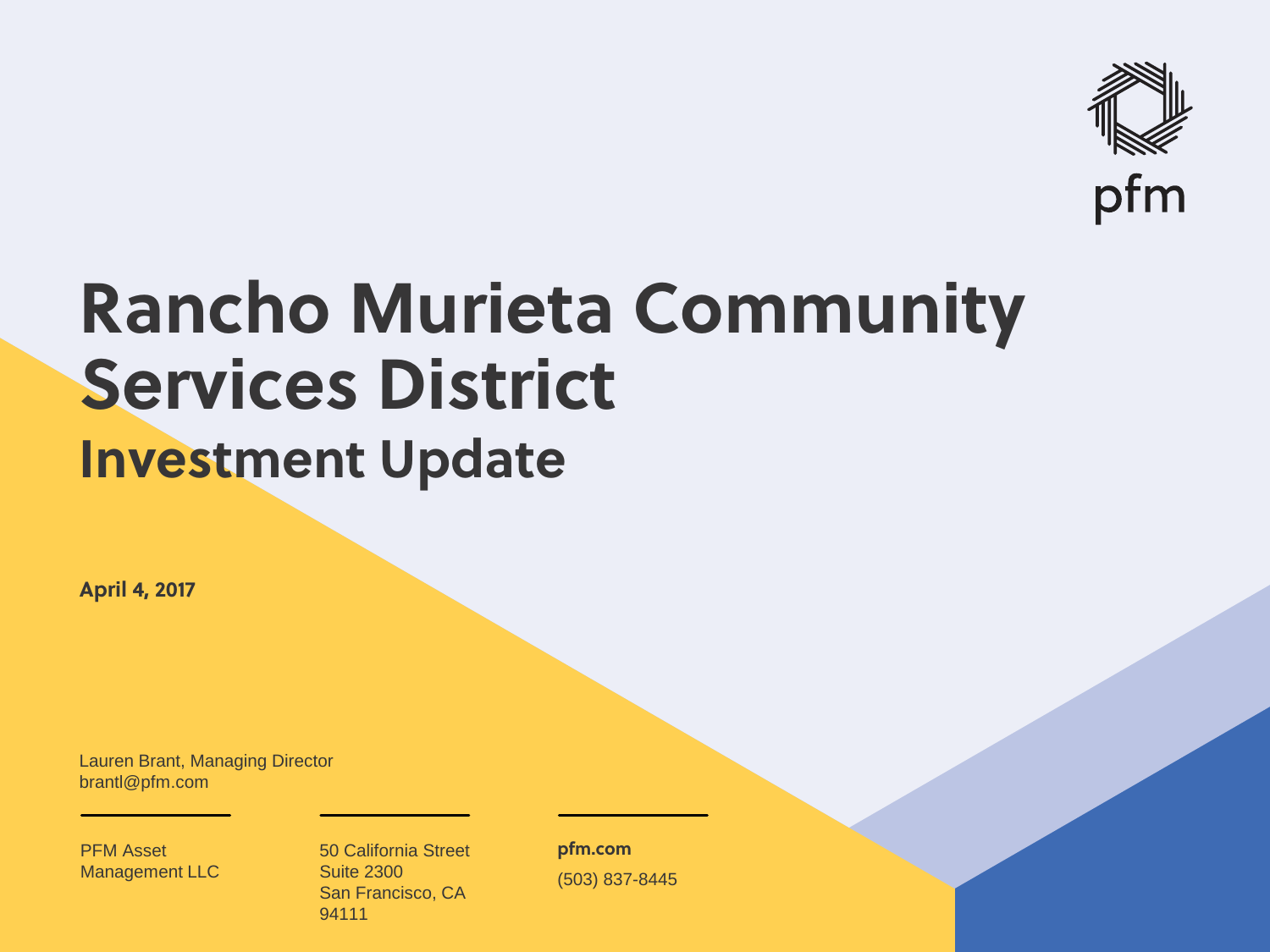

## **Market Update**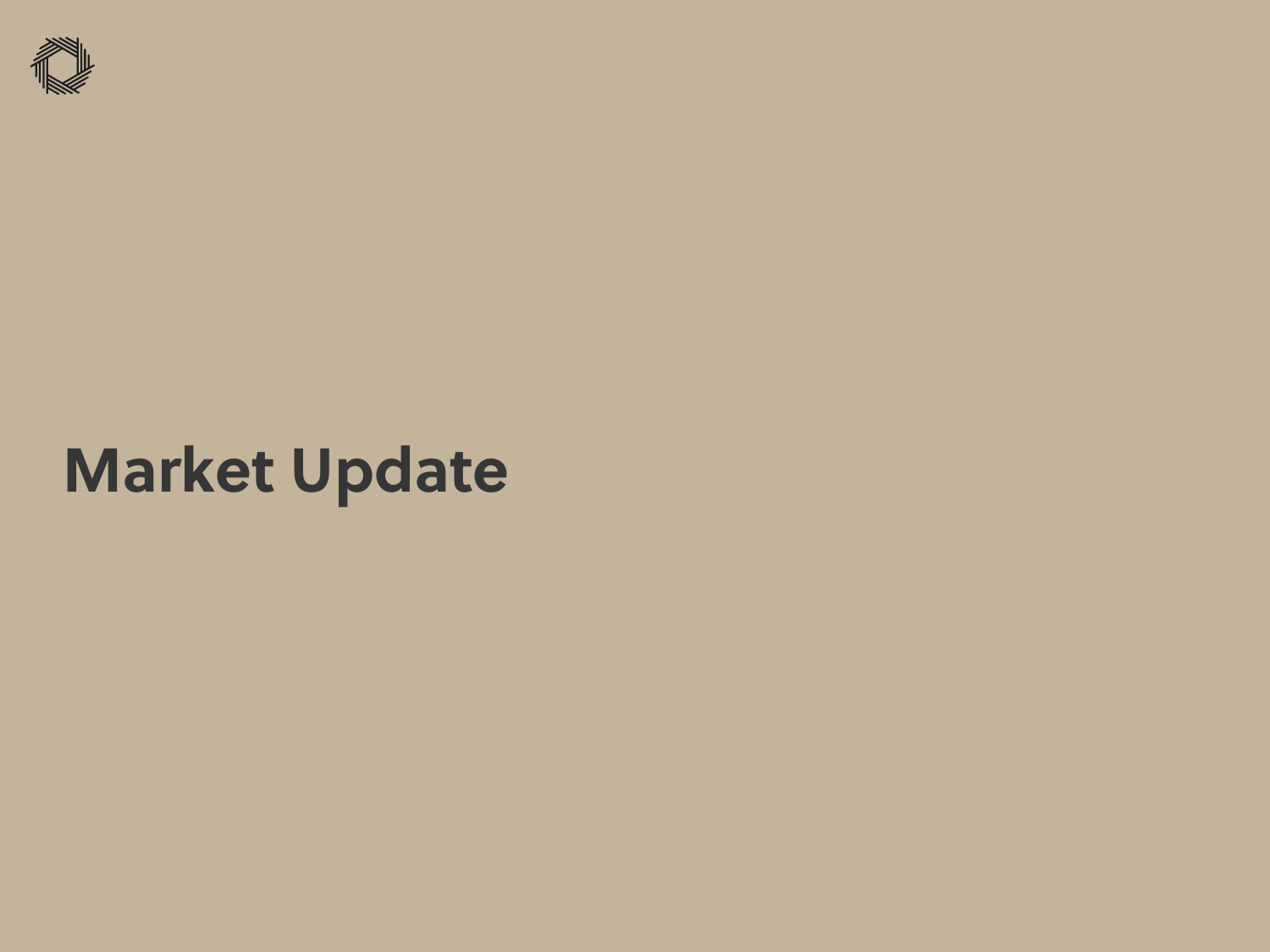

### **Looking Back: 2016 in Review**



*Source: Bloomberg, as of 12/31/16.*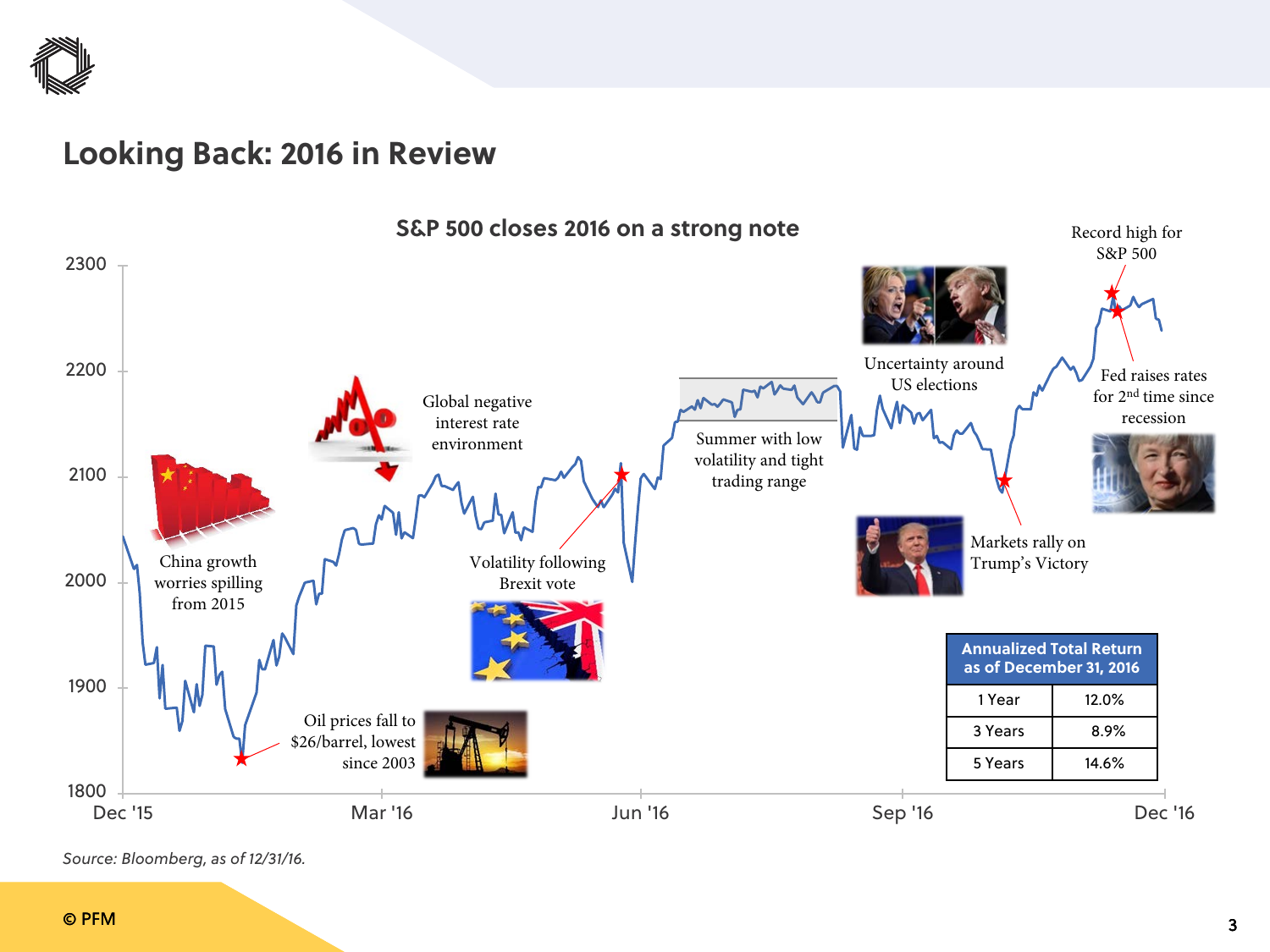

## **Looking Back: 2016 U.S. Economic & Market Highlights**

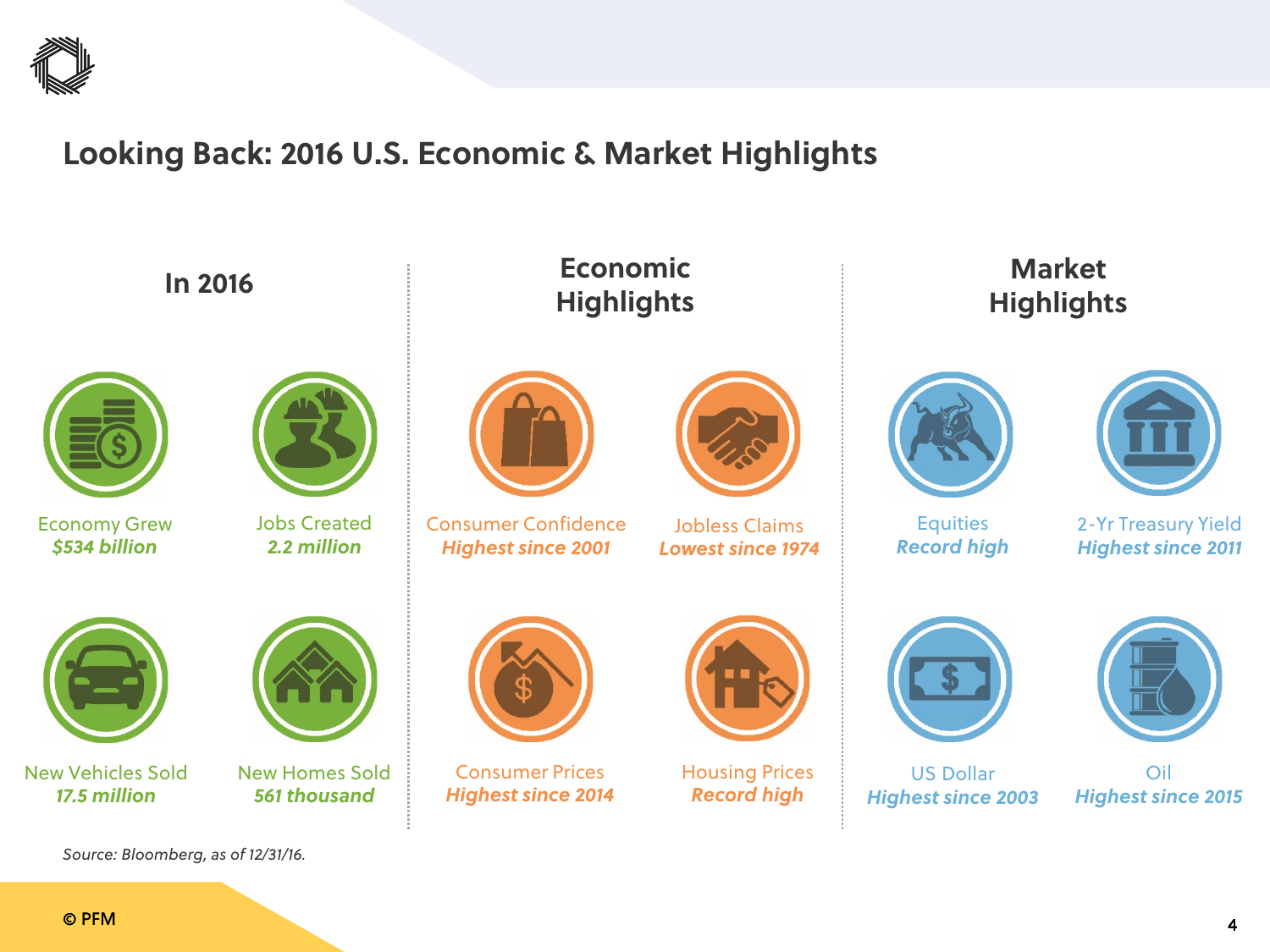

## **Higher Treasury Rates, Yield Curve Steeper**

**Treasury rates have risen significantly following the U.S. elections, resulting in a steeper yield** curve.



#### **U.S. Treasury Yield Curve**

#### **Yield Curve History**

| <b>Maturity</b> | 02/28/17 | 11/07/16 | 06/30/16 |
|-----------------|----------|----------|----------|
| 1-Mo.           | 0.43     | 0.26     | 0.17     |
| $3-MO$ .        | 0.61     | 0.41     | 0.26     |
| 6-Mo.           | 0.74     | 0.53     | 0.35     |
| $1-Yr$ .        | 0.82     | 0.61     | 0.44     |
| $2 - Yr$ .      | 1.26     | 0.82     | 0.58     |
| $3-Yr$ .        | 1.52     | 0.98     | 0.69     |
| 5-Yr.           | 1.93     | 1.29     | 1.00     |
| 7-Yr.           | 2.22     | 1.60     | 1.28     |
| 10-Yr.          | 2.39     | 1.83     | 1.47     |
| 30-Yr.          | 3.00     | 2.60     | 2.29     |

*Source: Bloomberg, as of 02/28/17.*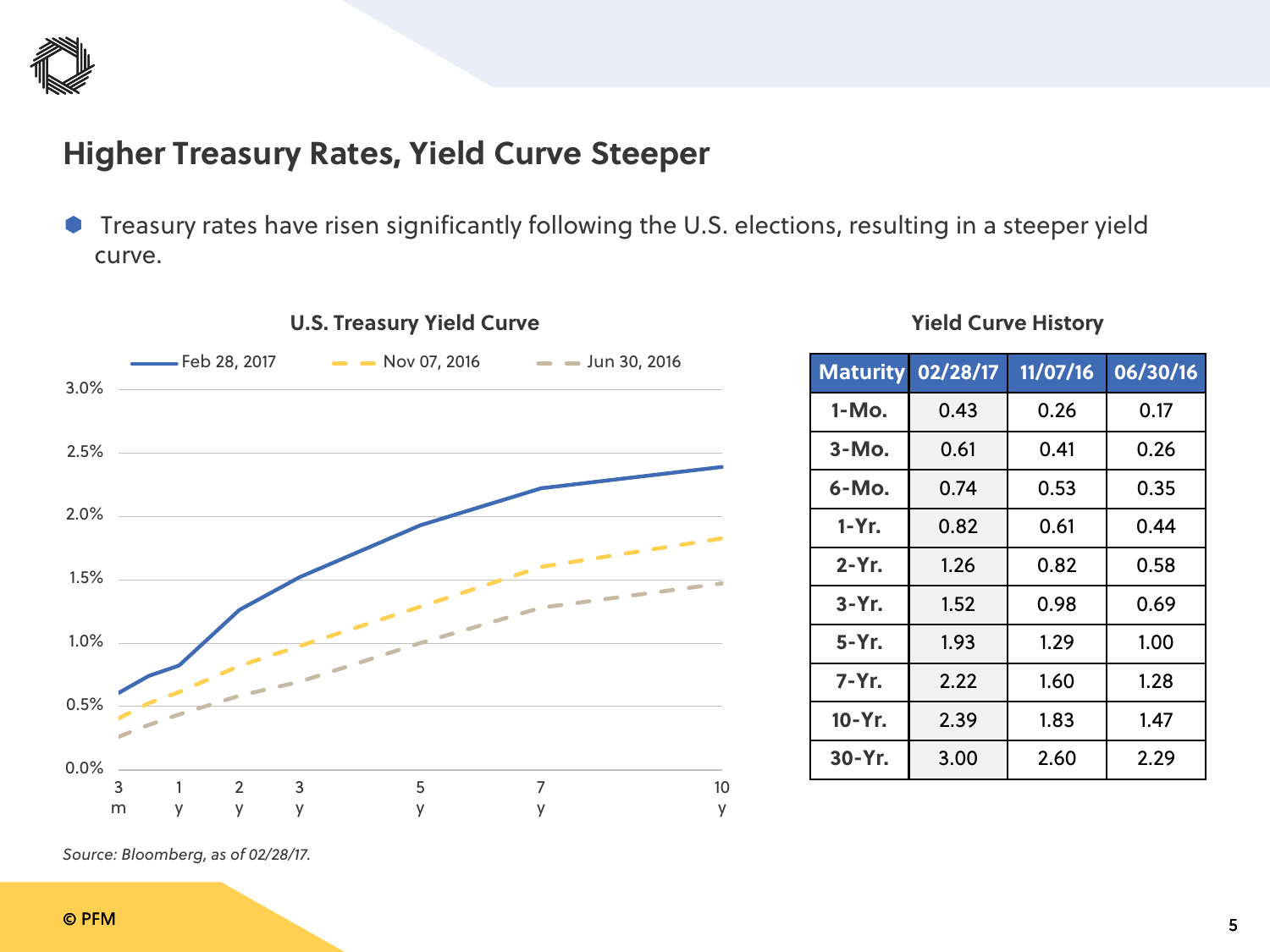

## **FOMC Statement Highlights**



- Information received since the FOMC met in February indicates that the **labor market has continued to strengthen** and that **economic activity has continued to expand at a moderate pace**.
- **Job gains remained solid** and the **unemployment rate was little changed in recent months**.
- **Inflation has increased in recent quarters**, moving close to the Committee's 2 percent longer-run objective; **excluding energy and food prices, inflation was little changed and continued to run somewhat below 2%**.
- In view of realized and expected labor market conditions and inflation, the Committee decided to **raise the target range for the federal funds rate to 0.75% – 1.00%.**
- The committee expects that economic conditions will evolve in a manner that will warrant **gradual increases in the federal funds rate.**
- Minneapolis Fed President Neel Kashkari was the only dissenter, who preferred at this meeting to maintain the existing target range for the federal funds rate.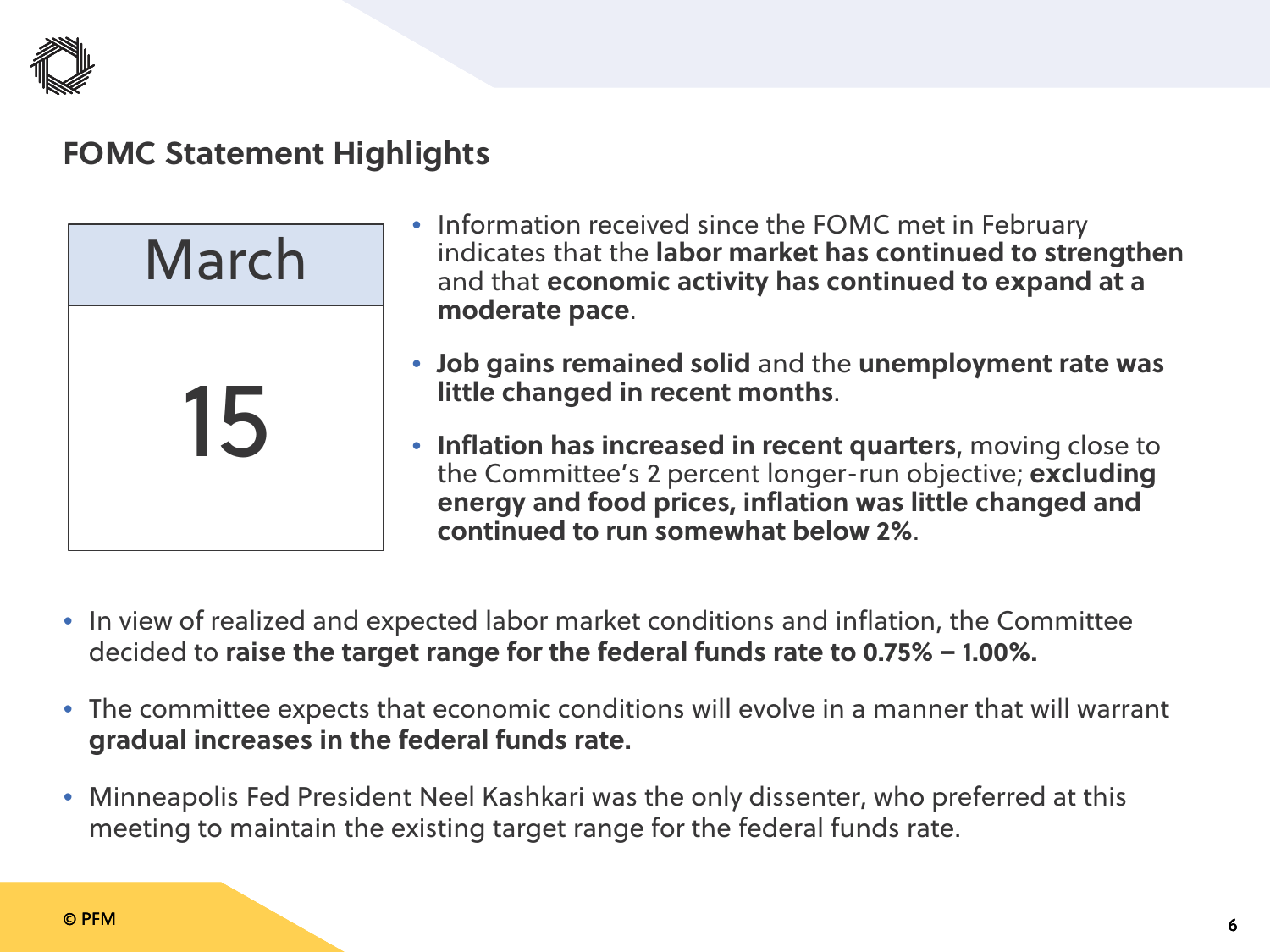

## **District Investment Program**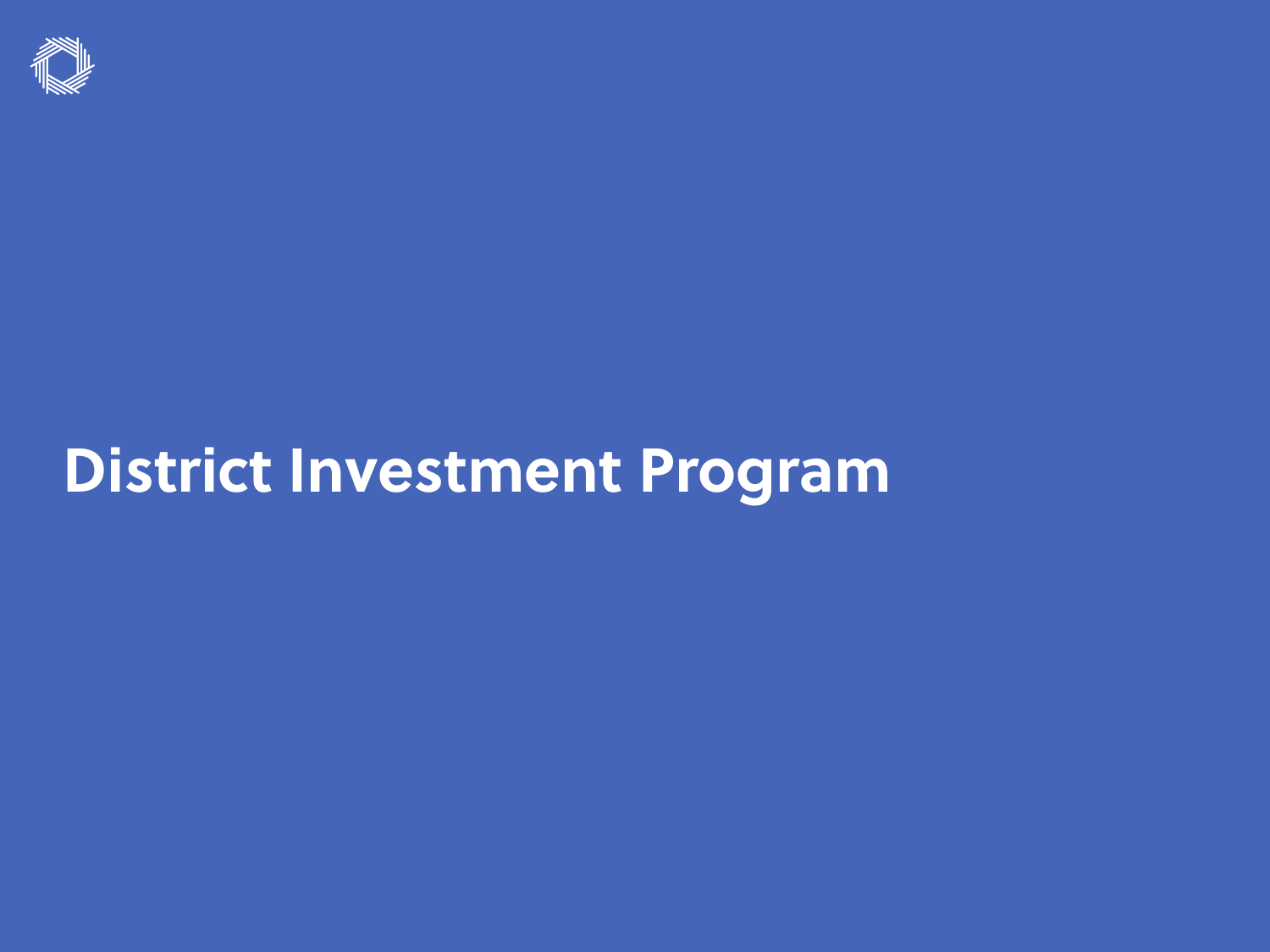

## **District's Investment Objectives**

### **Objective**

#### **Safety**

Investments shall be undertaken in a manner which first seeks to preserve portfolio principal.

#### **Liquidity**

Investments shall be made with maturity dates that are compatible with cash flow requirements and which will permit easy and rapid conversion into cash, at all times, without a substantial loss of value.

#### **Return on Investment**

Investments shall be undertaken to produce an acceptable rate of return after first consideration for principal and liquidity.

*Source: Rancho Murieta CSD's Investment Policy Statement*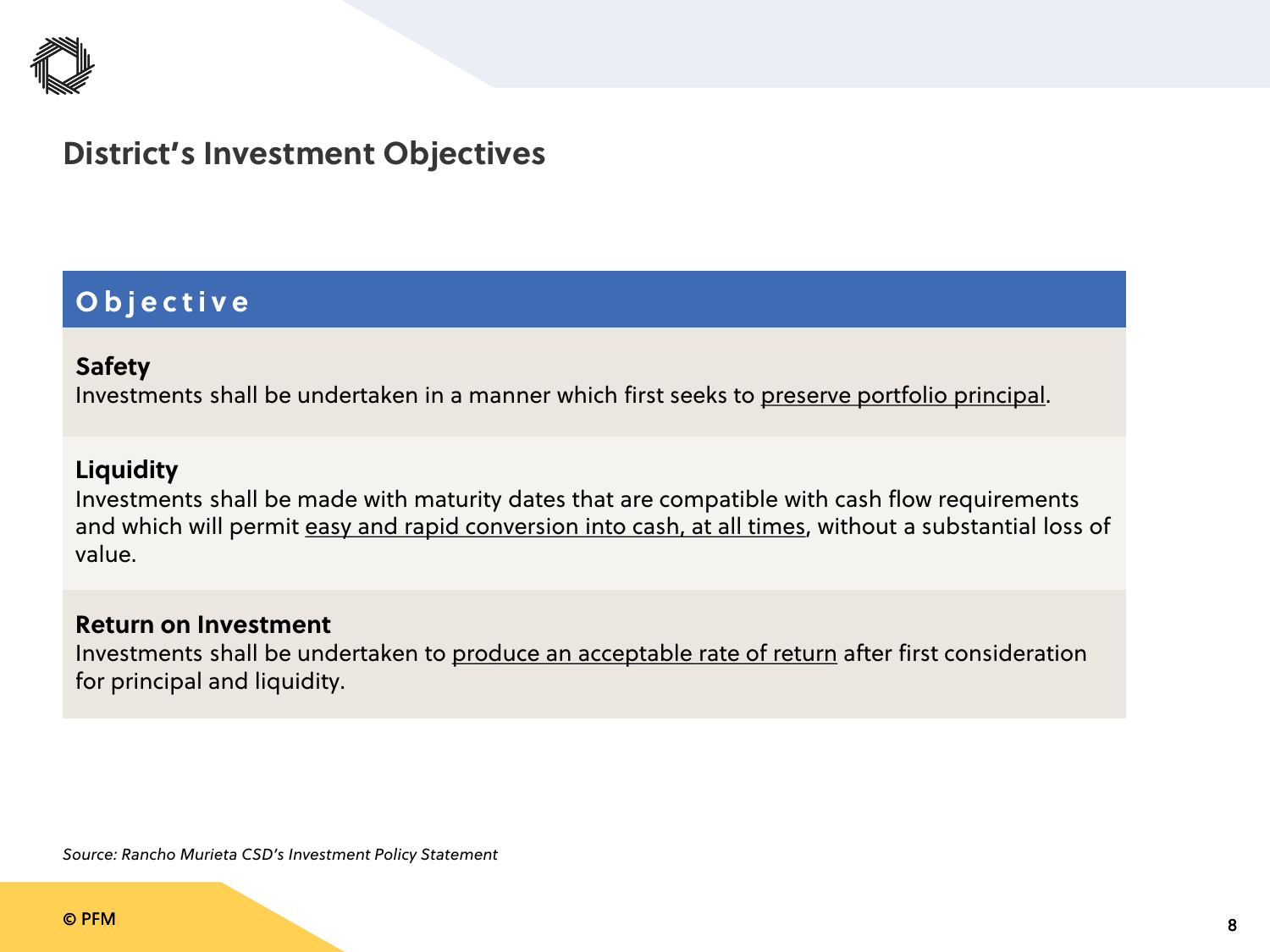

## **Rancho Murieta CSD - Aggregate Investments**

| CSD Funds                      | <b>Balance</b> |              | Yield |
|--------------------------------|----------------|--------------|-------|
| El Dorado Savings Bank         |                |              |       |
| Savings                        | \$             | 741,380.42   | 0.03% |
| Checking                       | \$             | 76,484.68    | 0.02% |
| Payroll                        | \$             | 9,349.79     | 0.02% |
| <b>Banner Bank</b>             |                |              |       |
| <b>EFT</b>                     | \$             | 119,018.97   | 0.00% |
| LAIF                           |                |              |       |
| <b>Restricted Funds</b>        | \$             | 1,486,212.34 | 0.75% |
| <b>Unrestricted Funds</b>      | \$             | 3,962,521.78 | 0.75% |
| <b>CAMP</b>                    | \$             | 603,112.67   | 0.95% |
| Union Bank - PARS GASB45 Trust | $\zeta$        | 1,237,544.06 | -     |
| <b>Bond Funds</b>              |                |              |       |
| <b>Bank of America</b>         | $\zeta$        | 516,994.31   | 0.00% |
| <b>Wilmington Trust</b>        | $\zeta$        | 617,880.31   | 0.02% |
| Total                          | \$             | 9,370,499.33 |       |

*Source: District, as of 02/28/17. PARS GASB45 Trust balance is as of 1/31/17. Wilmington Trust balance is as of 11/30/16. CAMP current annualized yield as of 03/29/17 from [www.camponline.com](http://www.camponline.com/)*.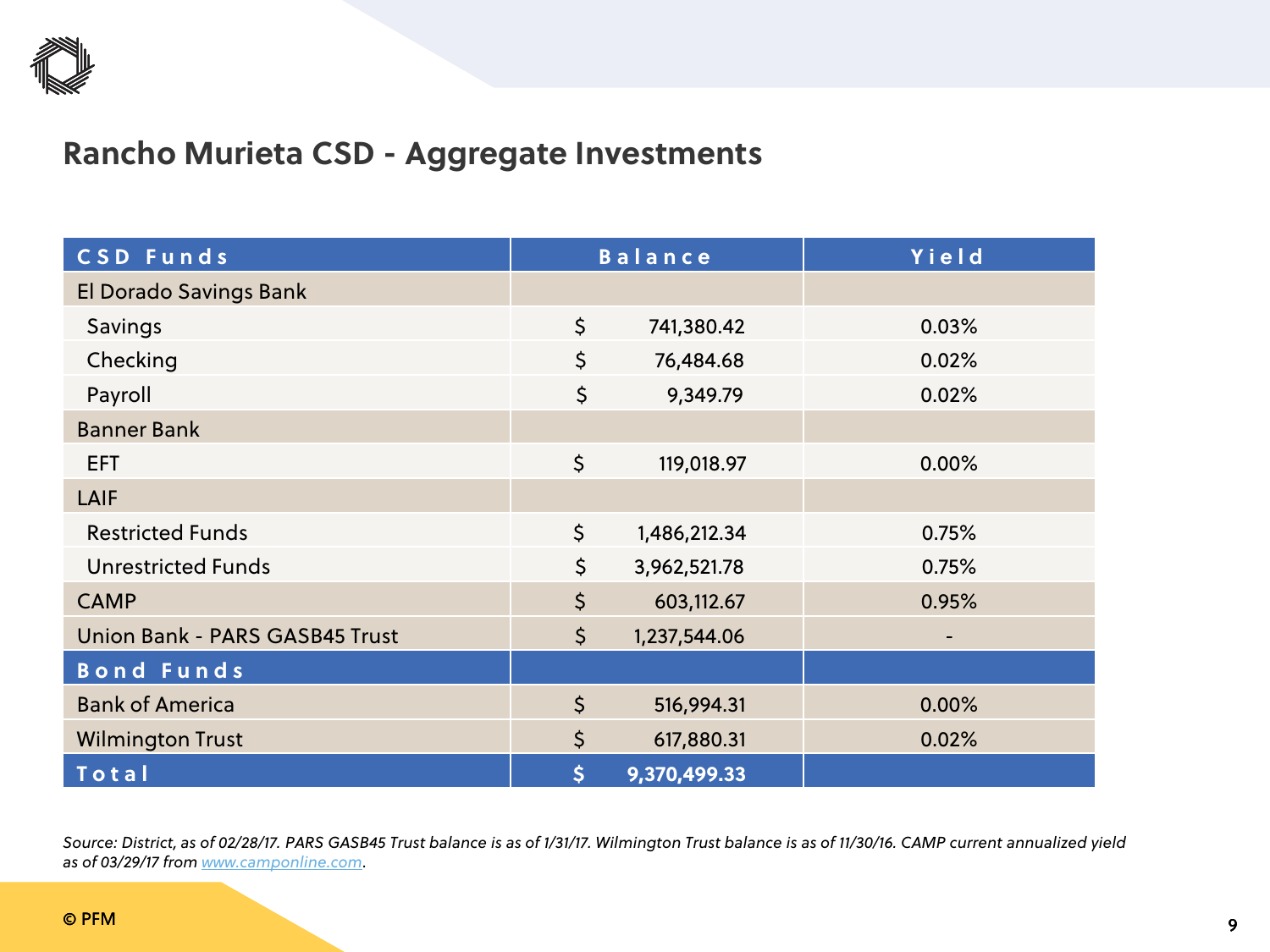

## **Investment Policy Update**

- PFMAM is not recommending any changes to the District's Investment Policy
- Several statewide and national changes impacting the investment of public funds:
	- Deposit limit for LAIF increased from \$50 million to \$65 million (effective January 1, 2016)
	- SB 974: clarifies the Code's requirement for specifying the minimum credit rating required at purchase (effective January 1, 2017)
	- SEC money market reform (October 2016):
		- Prime money market funds are required to use floating net-asset-value
		- Government money market funds are not required to use floating net-asset-value
		- Prime & government MMF may institute liquidity fees and/or redemption gates

*Note: These statements are thoroughly outlined in an Investment Policy Memorandum sent to the District dated 3/29/17.*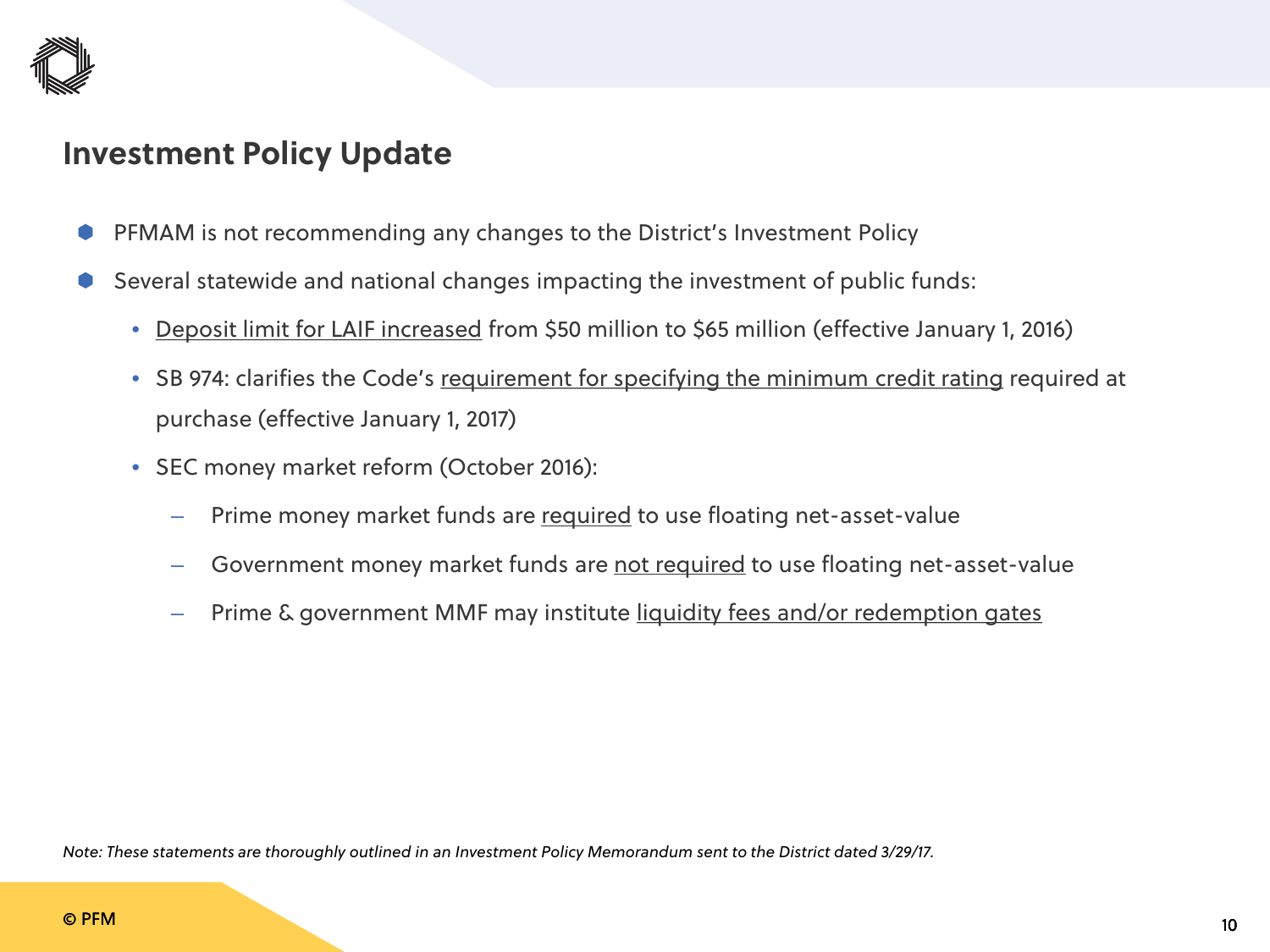

## **Impact of Money Market Reform**

 SEC-imposed reforms to the money market fund industry caused a significant shift in assets from prime funds to government-only funds.



*Source: Bloomberg and PFMAM Trading Desk. As of 12/31/16.*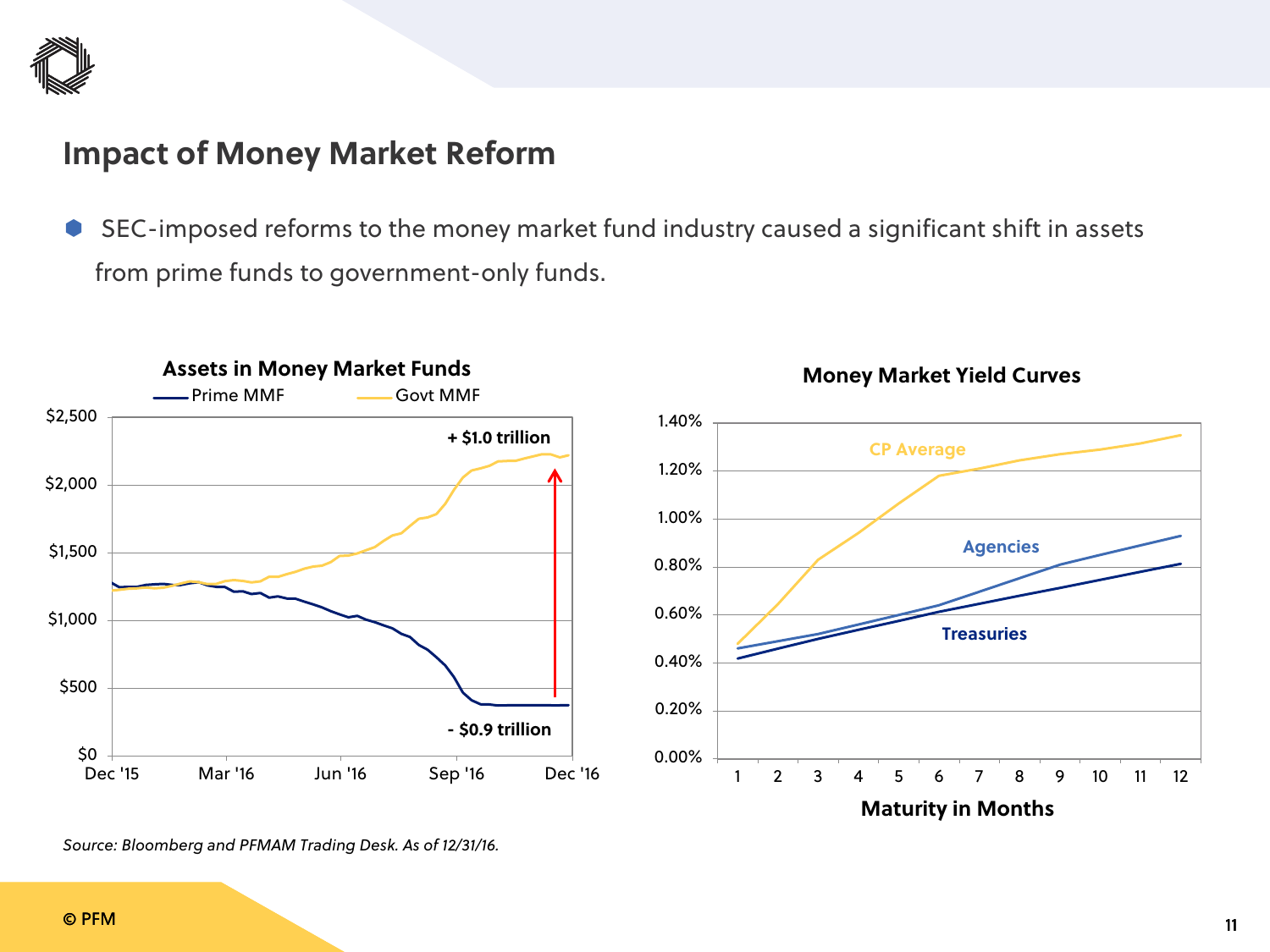

## **Current Outlook**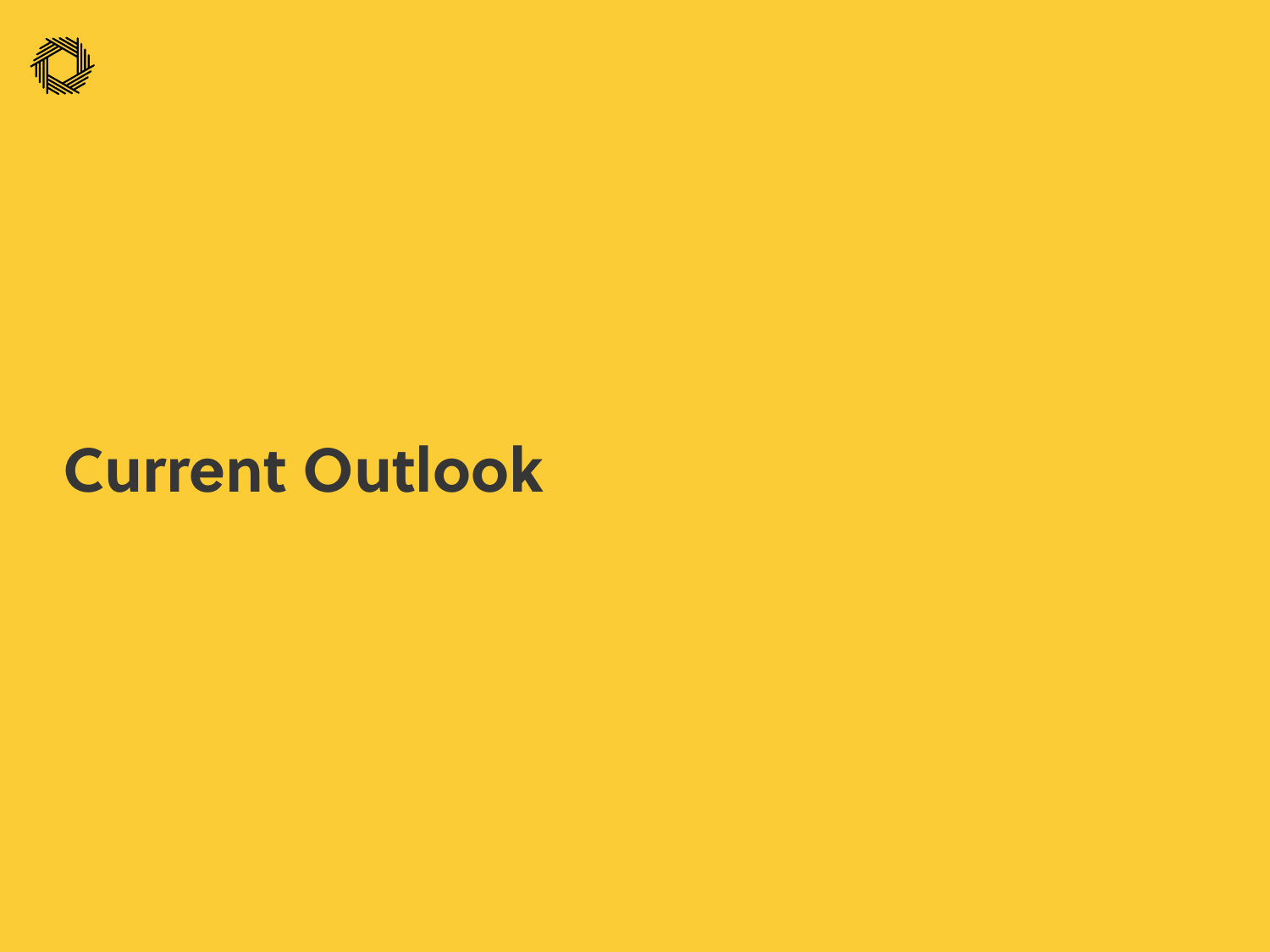

## **On the Horizon: Higher Interest Rates**



#### **U.S. Treasury Yields vs. 1-year Forward Yields**

*Source: Bloomberg*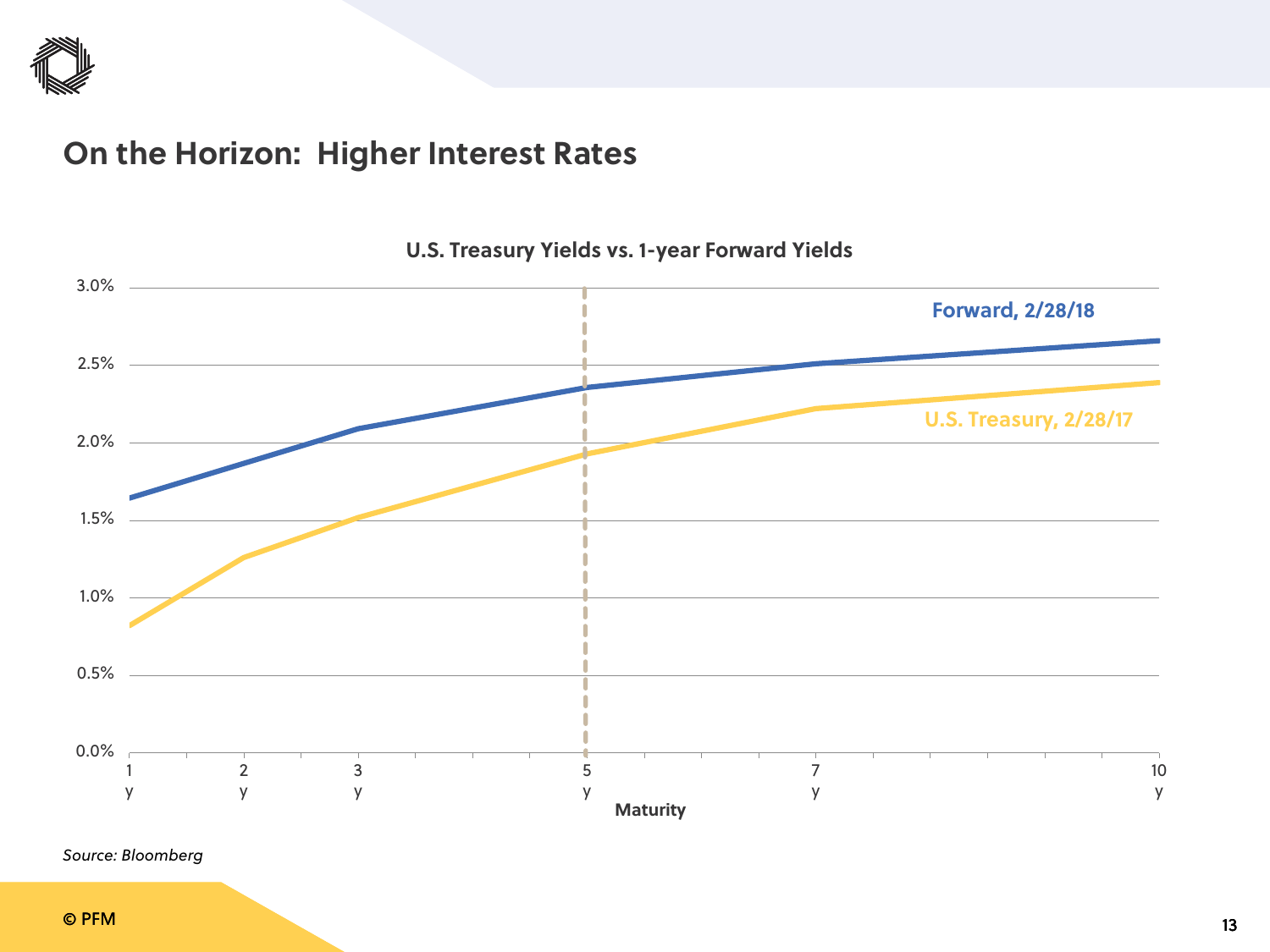

## **Current Market Themes**

- U.S. Treasury yields remained at higher levels in February, awaiting clarity from the new Administration, Congress and the Federal Reserve
- U.S. Economic conditions were characterized by:
	- Moderate GDP growth in 2016 and early 2017
	- Labor market continuing to strengthen
	- Inflation picking up slowly
- Fed officials forecast 3 rate hikes in 2017, according to the December "dot plot"
- President Trump's economic policies are considered as pro-business and inflationary, but their rollouts have created significant controversy
- Upcoming 2017 elections in Europe could create additional political uncertainty

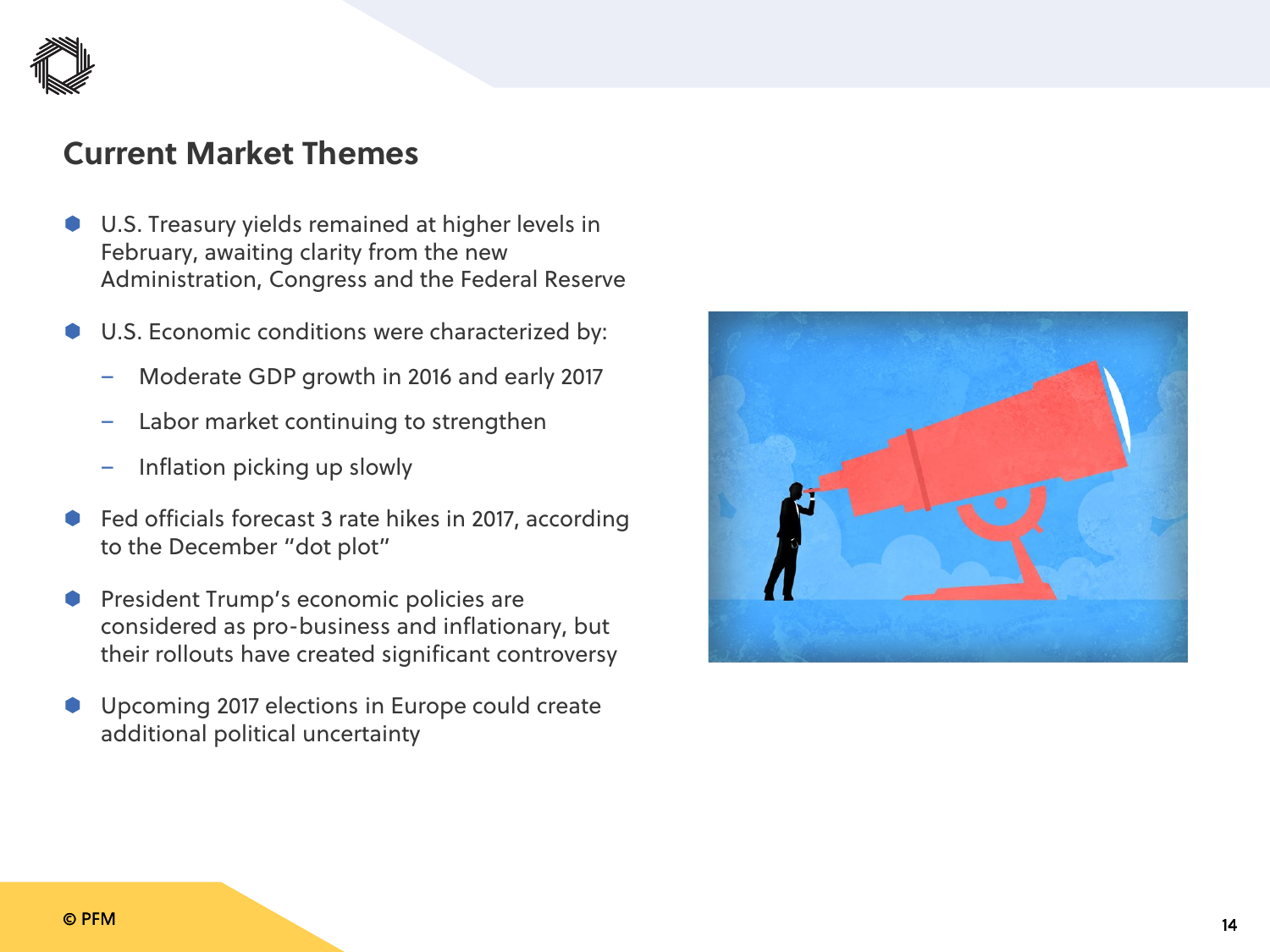

### **Disclosures**

*This material is based on information obtained from sources generally believed to be reliable and available to the public; however, PFM Asset Management LLC cannot guarantee its accuracy, completeness, or suitability. This material is for general information purposes only and is not intended to provide specific advice or a specific recommendation. All statements as to what will or may happen under certain circumstances are based on assumptions, some but not all of which are noted in the presentation. Assumptions may or may not be proven correct as actual events occur, and results may depend on events outside of your or our control. Changes in assumptions may have a material effect on results. Past performance does not necessarily reflect and is not a guaranty of future results. The information contained in this presentation is not an offer to purchase or sell any securities.*

*This information does not represent an offer to sell or a solicitation of an offer to buy or sell any fund or other security. Investors should consider the Trust's investment objectives, risks, charges and expenses before investing in the Trust. This and other information about the Trust is available in the Trust's current Information Statement, which should be read carefully before investing. A copy of the Trust's Information Statement may be obtained by calling 1-800-729-7665 or is available on the Trust's website at [www.camponline.com](http://www.camponline.com/). While the Trust seeks to maintain a stable net asset value of \$1.00 per share, it is possible to lose money investing in the Trust. An investment in the Trust is not insured or guaranteed by the Federal Deposit Insurance Corporation or any other government agency. Shares of the Trust are distributed by PFM Fund Distributors, Inc., member Financial Industry Regulatory Authority (FINRA) [\(www.finra.org](http://www.finra.org/)) and Securities Investor Protection Corporation (SIPC) [\(www.sipc.org\)](http://www.sipc.org/). PFM Fund Distributors, Inc. is a wholly owned subsidiary of PFM Asset Management LLC.*